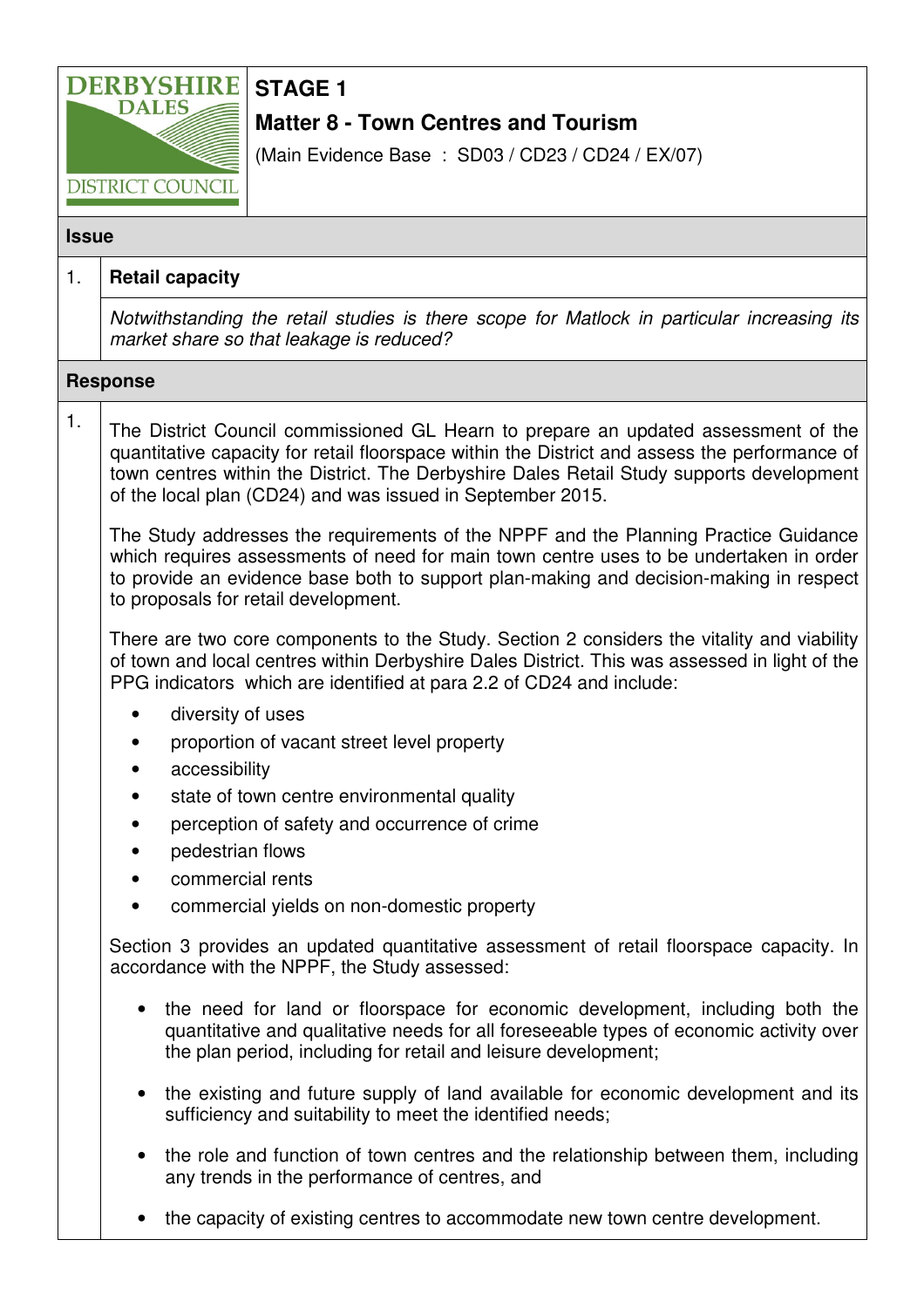The evidence draws on a combination of on-site surveys and desk-top research, and was informed by a new household telephone survey (undertaken in May 2015) which gathered information on expenditure patterns from 700 respondents across Derbyshire Dales District Council and the wider area (see the Survey Area Map at Appendix A of CD24).

The need for new retail floorspace was calculated by examining current shopping patterns, deducing existing market shares of individual shopping destinations in Derbyshire, and projecting the potential turnover of these destinations to future assessment years. This identified how much floorspace was needed in order for retail destinations to retain their position in the network of centres and their market share of available expenditure. This approach allows centres to develop in line with expected expenditure growth and to retain their own market shares.

#### Convenience Goods

The Study identified (para 3.40) that convenience operators in the vicinity of Matlock had a combined market share of 14.3% in the survey area. It is should be remembered that this is a snapshot in time based on the results of the shopper survey. This was the highest market share of any centre within Derbyshire Dales and amounted to a combined turnover of £48.2 million in 2015 (See Tables 5.1 and 5.2 of Appendix D for a breakdown of convenience turnovers).

The Sainsbury's at Cawdor Way was the dominant foodstore in Matlock area (33.5% combined share of Zone 5) with a turnover of £34.7 million from the survey area, the vast bulk of which is drawn from Zone 5. Other popular stores for Zone 5 residents include Morrisons, Belper (15.7%) and Sainsburys, Ripley (4.9%)

A combination of population and expenditure growth will increase the pool of available convenience expenditure over the plan period (forecast to increase by 16.4% across the survey area by 2033). GL Hearn uses efficiency rates, derived from Experian Retail Planner Briefing Note 12.1 Addendum) to ensure that existing floorspace retains a share in this uplift in expenditure.

The Study acknowledged that the turnover of commitments will also have a claim on this expenditure. Looking at the area around Matlock and Wirksworth, Table 8 of Appendix D identified the proposed Sainsbury's extension at Cawdor Way (with an anticipated turnover of £12.6 million) would absorb all of the growth in available expenditure leaving no capacity for new floorspace over the plan period using a constant market share approach.

Discharge of condition applications were submitted and approved in March 2014 (ref: 10/00770/DCOND and 11/00519/DCOND), however these schemes have not been implemented.

Since the completion of the Study, M&S Simply Food have opened in Matlock in the former Co-op building on Bakewell Road. In order to accommodate the turnover of the new store, it is inevitable that trade will have been drawn from various locations. This is likely to include the diversion of trade from elsewhere in Matlock, such as the Sainsburys, but also the clawback of trade from other convenience locations such as the Morrisons, Belper and Sainsburys, Ripley.

Accordingly the introduction of a new convenience store entrant into Matlock is likely to have a positive impact on the market share of Matlock.

In order to fully understand the new convenience market share of Matlock a re-assessment of shopping patterns should be undertaken, but only once stable trading patterns have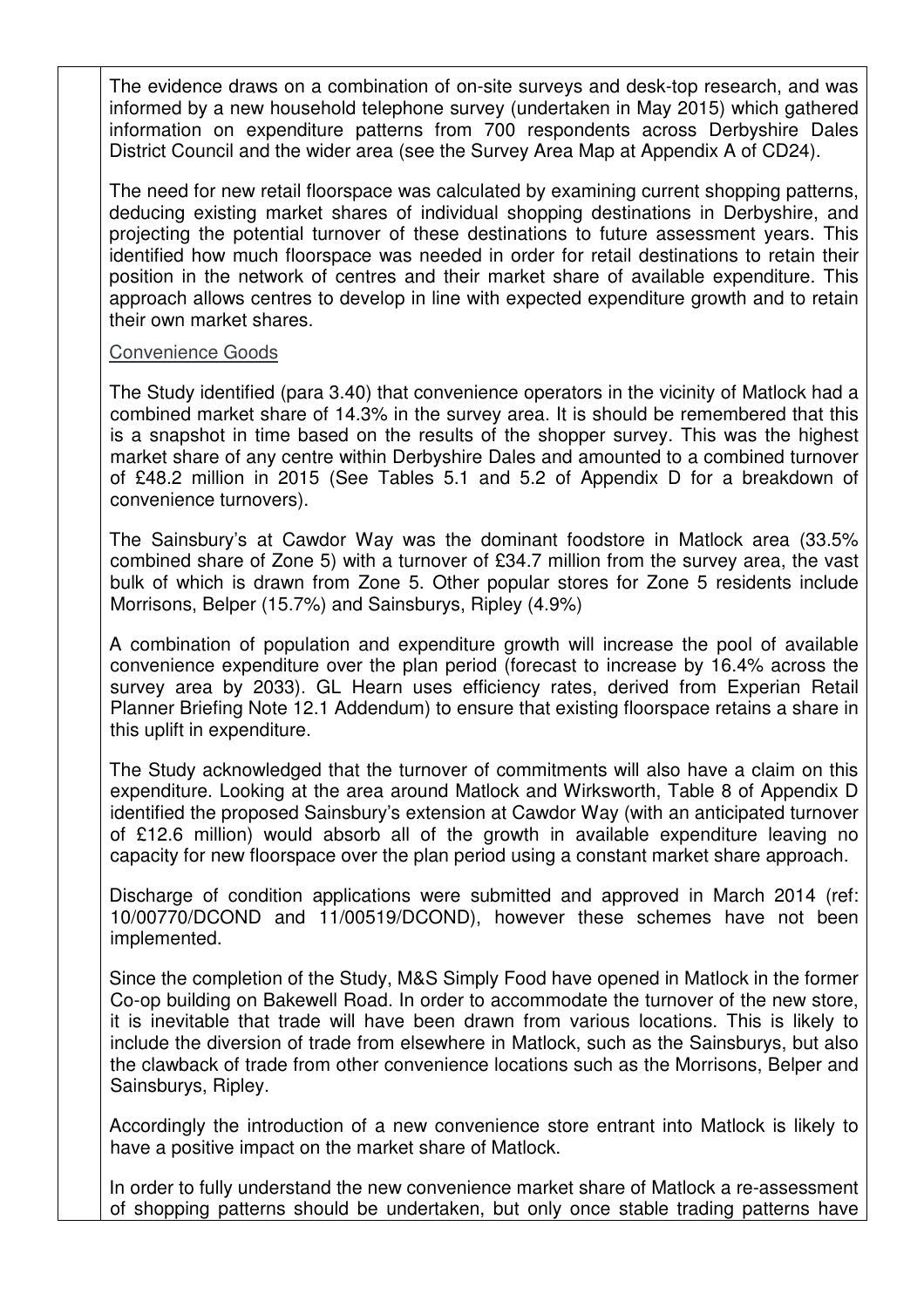been established. This accords with the Practice Guidance which expects that Local Planning Authorities should regularly review their evidence to take into account changes in the market and provision over time.

### **Comparison Goods**

In relation to comparison goods, Matlock town centre had a 6.2% market share of available comparison expenditure in the survey. This amounted to a turnover of £32.5 million in 2015. 93% of this turnover is drawn from Zone 5 (See Table 5 of Appendix E), which suggested that the comparison provision in Matlock performs a local function.

The Study recommended the use of district-wide comparison capacity forecasts, although it did acknowledge that they should be treated as a general indication of quantitative need rather than maximum or minimum floorspace targets. The pool of comparison expenditure in the Study Area is expected to grow by 87% over the plan period. Comparison shopping destinations have a combined market share of 16% and existing floorspace will absorb much of this forecast growth by improving floorspace efficiency.

The commitments at the time of the Study (see Table 18 of Appendix E for a full breakdown of comparison commitments) were expected to have a notional turnover of £16.8 million in 2015 growing to £24.7 million by 2033. This will absorb all the growth in available expenditure in 2020 and 2025. Floorspace capacity is not expected to emerge until 2030 when £3.7 million of residual expenditure should be in a position to support 452 sqm of new net comparison retail floorspace. This capacity will grow to 1,332 sqm (net) by 2033. See table 19 of Appendix E for a full account of the comparison capacity projections.

GL Hearn advised that growth in expenditure forecast in the longer term should be treated with caution given the inherent uncertainties in predicting the economy's performance over time.

In this respect, comparison retailers have continued to respond to prevailing market conditions. The bulky goods warehouse sector has rationalised, including a number of mergers and failures, and scaled down store sizes. Other traditional high street retailers often seek large out-of-centre stores, for example Boots, TK Maxx and Poundstretcher. Matalan has also opened numerous discount clothing stores across the UK. Sports clothing retail warehouses including Decathlon and Sports Direct have also expanded outof-centre.

Within town centres, many high street multiple comparison retailers have changed their format. High street national multiples have increasingly sought larger modern shop units (over 200 sq.m) with an increasing polarisation of activity into the larger regional and subregional centres. It is also noted that the charity shop sector has grown steadily over the past 20 years, with no sign this trend will halt, and the discount comparison sector has also grown significantly in recent years e.g. pound shops.

This lower level of market share, when compared to convenience goods, is not unexpected for comparison shopping patterns in a rural area. Comparison goods are typically purchased on a less frequent basis and by nature of the goods, shoppers tend to compare prices. As such shoppers want to avail themselves of the best possible prices and in respect to larger, more expensive items saving can be significant.

In light of this, centres within Derbyshire Dales are competing with higher order centres such as Sheffield, Chesterfield and Derby. In light of current operators' requirements to consolidate their portfolios into larger units in higher order centres, the scope for enhancing market shares is limited and this is considered as part of the Study as required by the Practice Guidance. Furthermore seeking to enhance the market share of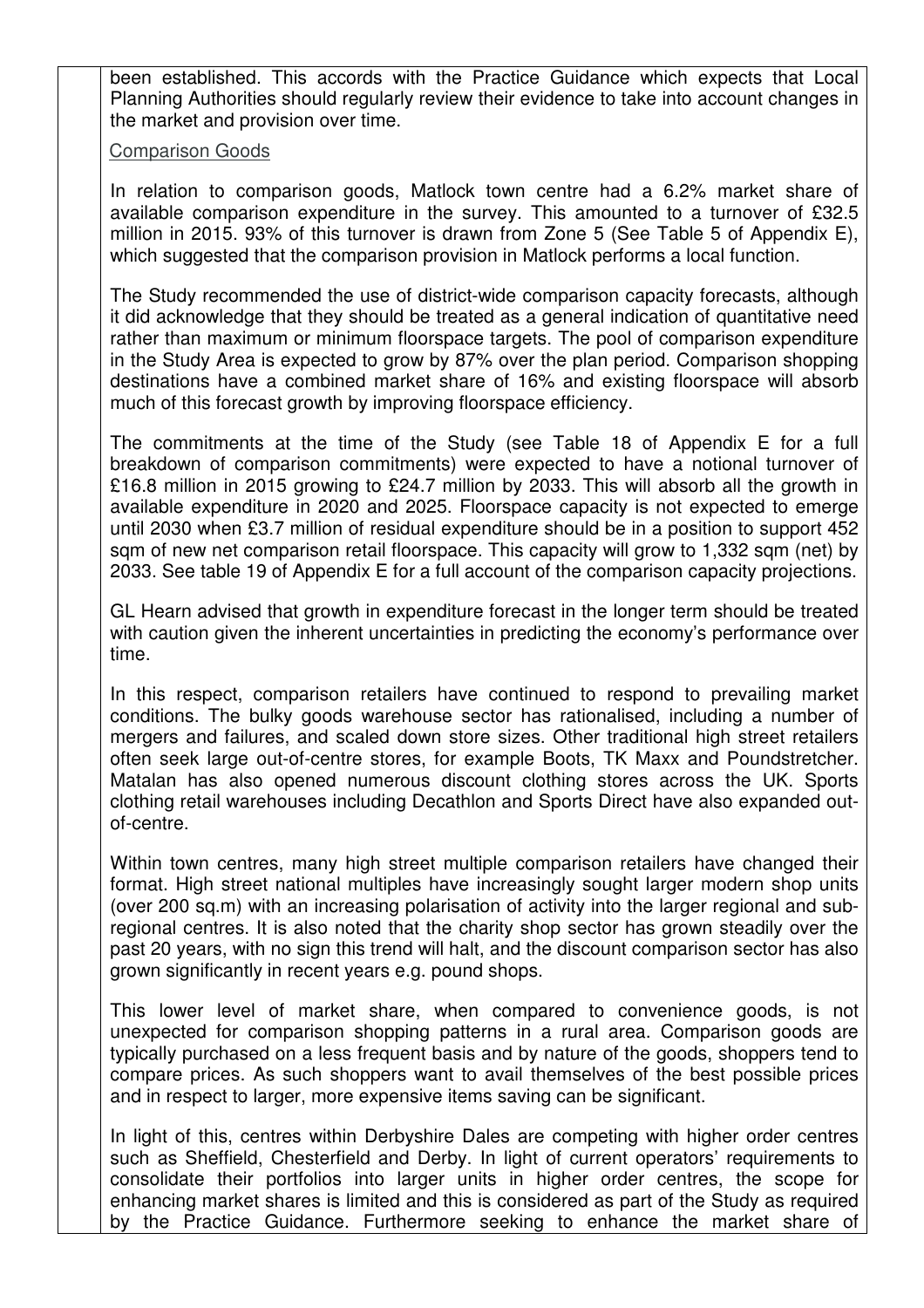comparison goods, could see diversions of comparison trade from other centres within the Derbyshire Dales District, as opposed to increasing the clawback of trade from elsewhere.

**Conclusions** 

In relation to convenience goods, the market share of Matlock is expected to have increased due to the improvements in provision, principally through the opening of the new M&S Simply Food. In respect to comparison goods the potential to enhance market share is limited given the existing patterns of consolidation of the comparison goods market into higher order centres and the competition provided by surrounding higher order centres such as Sheffield, Chesterfield and Derby.

#### **Issue**

## 2. **The threshold for retail impact assessment**

Is the threshold retail impact threshold proportionate?

**Response**

2. During previous rounds of consultation on the Local Plan, comments were received on a number of Policies, including Policy EC5 which sought, amongst other things, to identify a local impact threshold of 200sqm. The consultation raised some concerns over a lack of an evidence base to justify the proposed floorspace threshold figure.

In order to address these concerns, GL Hearn were commissioned to prepare a Retail Thresholds Report (CD23) to consider the following interrelated matters which are relevant to the setting of a local threshold:

- Policy overview;
- Development trends;
- Health of existing centres;
- Existing town centre floorspace characteristics; and
- Recent retail proposals.

Section 2 of the Report sets out the Policy backdrop including the NPPF and the Guidance which considers:

"when should the impact test be used?" This identifies that: In setting a locally appropriate threshold it will be important to consider the following:

- scale of proposals relative to town centres
- the existing viability and vitality of town centres
- cumulative effects of recent developments
- whether local town centres are vulnerable
- likely effects of development on any town centre strategy
- *impact on any other planned investment*

In response to the Guidance the recommendation to the Council was to include a local plan wide threshold to require retail impact information to be provided on a proportionate basis. The local floorspace threshold should be set at 300sqm (net) and this has been incorporated into Policy EC6  $(3<sup>rd</sup>$  and  $4<sup>th</sup>$  bullets).

Paragraph 26 of the NPPF identifies that when assessing applications for retail, leisure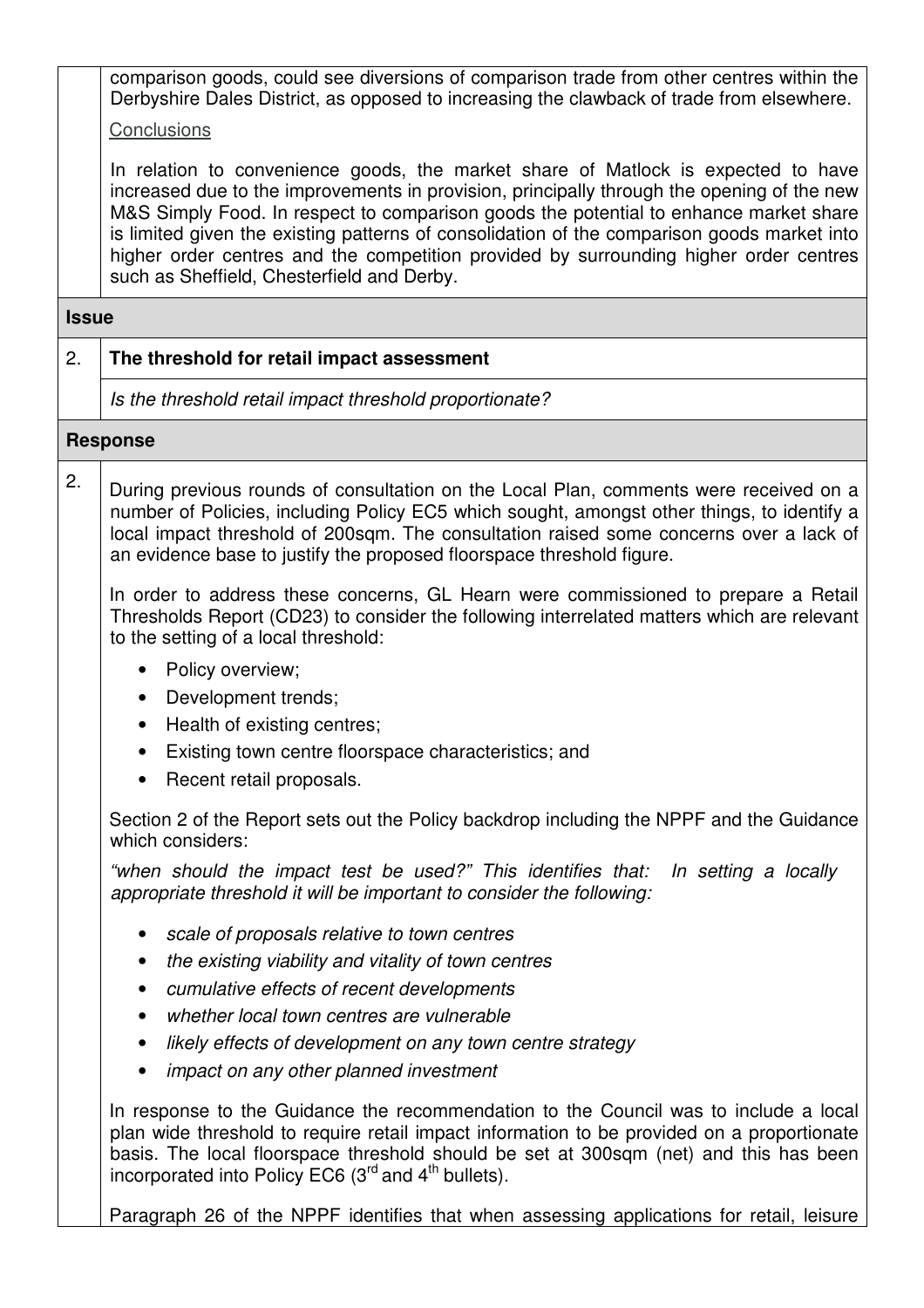and office development outside of town centres, which are not in accordance with an upto-date Local Plan, local planning authorities should require an impact assessment if the development is over a proportionate, locally set floorspace threshold (if there is no locally set threshold, the default threshold is 2,500 sq m).

Setting the proposed local floorspace threshold at 300sqm (net) would be around 20% of the national threshold (based on 300sqm net being converted to a gross figure of 500sqm). The Report identified that this would equate to a size of unit larger than the average comparison unit with all the largest centres (81 sqm), slightly larger than the average size of the convenience units in Ashbourne (273 sqm), but smaller than the average convenience units with in Matlock (380 sqm).

The proposal would also be slightly smaller than the average unit proposed over the last few years in out of centre locations (420 sqm), but it should be noted that only one proposal would have been required to provide supporting sequential and impact information over the last four years.

The 13<sup>th</sup> bullet point in Policy EC6 seeks to provide further protection to local centres by setting a local floorspace threshold of 200 sqm (net sales area). Local centres such as Matlock Green and Smedley Street, Matlock are traditional in nature, very small in scale (average 15 units) and include units which are inevitably smaller than the averages found in Matlock or Ashbourne. As such their health is more susceptible to the negative impacts of new retail development in out of centre locations.

Accordingly, it is appropriate to include a smaller threshold for these very small local centres identified at Policy EC6 and within the Proposals Maps enclosed at document SD02.

Nevertheless it should also be remembered that the PPG advocates that the level of sequential and impact information provided in support of any application is proportionate and considered in a locally appropriate way and it is recommended that the Council work pro-actively with any applicant when scoping and agreeing the level of supporting retail information required by Policy EC6.

#### **Conclusions**

The intended local impact thresholds are proportionate and the Report (CD23) identifies that at 300sqm (net), it will be similar in scale to existing average unit sizes in the higher order centres of Ashbourne and Matlock. If in place previously it would have only have required one scheme to provide supporting impact information over the last four years.

A lower threshold is proposed for schemes relating to local centres and this is appropriate and proportionate to provide additional protection to the vitality and viability of smaller scale, traditional centres.

Furthermore the PPG advocates that the level of sequential and impact information provided in support of any application is proportionate and considered in a locally appropriate way.

#### **Issue**

### 3. **Tourism and Farm Diversification Policies**

Will the modifications proposed to Policies EC8 and EC10 ensure that they are positively prepared and consistent with national policy?